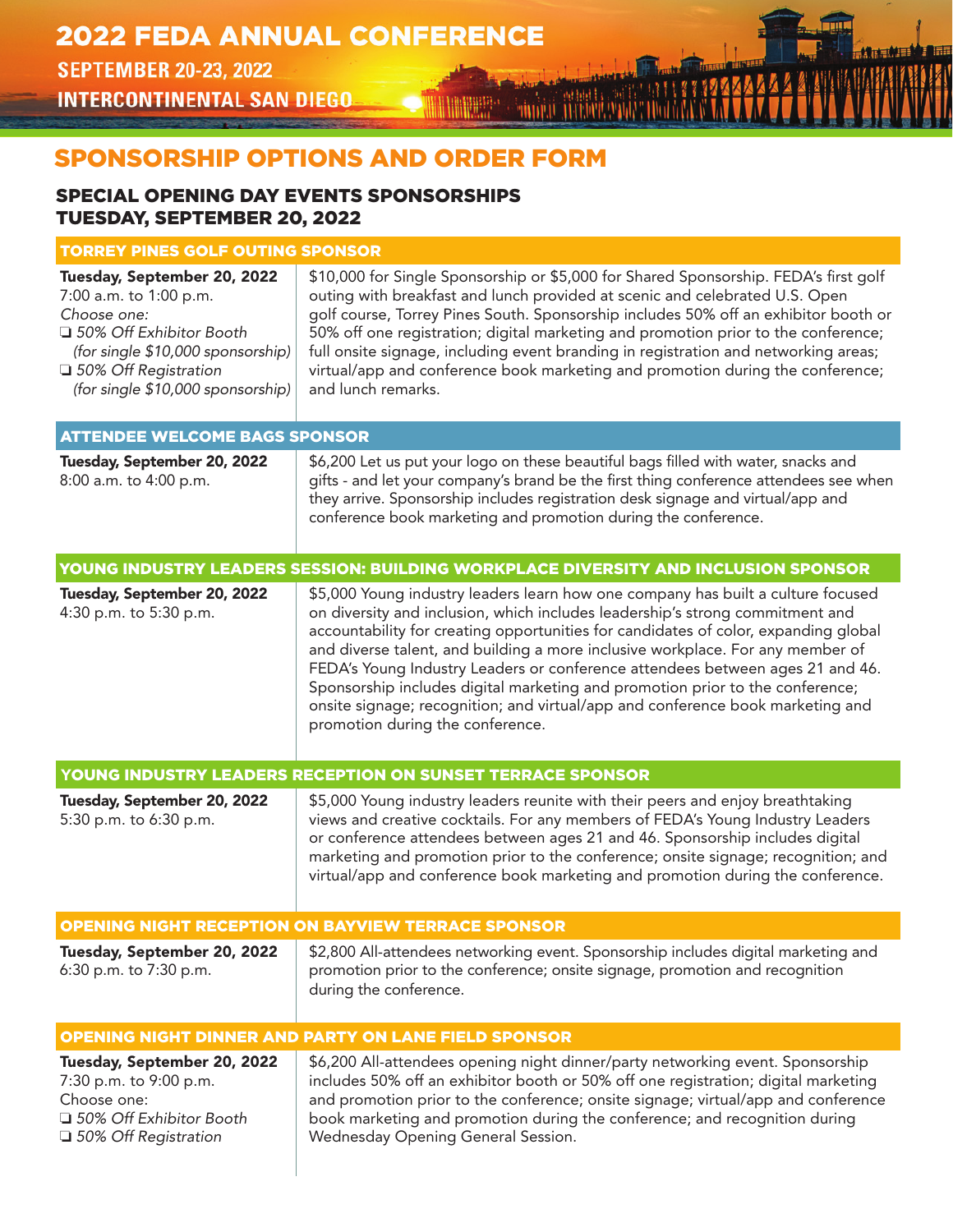# OPENING GENERAL SESSION SPONSORSHIPS WEDNESDAY, SEPTEMBER 21, 2022

#### OPERATOR SPOTLIGHT: STATE OF THE FOODSERVICE INDUSTRY SPONSOR

| Wednesday, September 21, 2022<br>8:30 a.m. to 9:25 a.m.<br>Choose one:<br>□ 50% Off Exhibitor Booth<br>$\Box$ 50% Off Registration | \$10,000 First-day all-attendees session with chairman opening remarks, keynote.<br>speaker, multiple quest speakers, moderated panels and Q&As. Sponsorship<br>includes 50% off an exhibitor booth or 50% off one registration; digital marketing<br>and promotion prior to the conference; full onsite signage, including main event<br>area elevator branding; virtual/app and conference book marketing and<br>promotion; and general session opening remarks and introduction of Operator<br>Spotlight speakers Jot Condie and David Cantu. |  |
|------------------------------------------------------------------------------------------------------------------------------------|--------------------------------------------------------------------------------------------------------------------------------------------------------------------------------------------------------------------------------------------------------------------------------------------------------------------------------------------------------------------------------------------------------------------------------------------------------------------------------------------------------------------------------------------------|--|
|                                                                                                                                    |                                                                                                                                                                                                                                                                                                                                                                                                                                                                                                                                                  |  |

#### OCUS: WHY INDEPENDENT DISTRIBUTORS WILL WIN THE FUTURE SPONSOR

| Wednesday, September 21, 2022 |  |
|-------------------------------|--|
| $9:25$ a.m. to $10:00$ a.m.   |  |
| Choose one:                   |  |
| □ 50% Off Exhibitor Booth     |  |
| □ 50% Off Registration        |  |

\$8,200 First-day all-attendees session with chairman opening remarks, multiple guest speakers, moderated panels and Q&As. Sponsorship includes 50% off an exhibitor booth or 50% off one registration; digital marketing and promotion prior to the conference; full onsite signage, including main event area elevator branding; virtual/app and conference book marketing and promotion; and remarks and Dealer Focus speaker, Dirk Beveridge, introduction.

#### FEATURED PRODUCT PRESENTATION SPONSOR *(presented mid-opening session)*

Wednesday, September 21, 2022 | \$10,000 As a top manufacturer, highlight your company and featured foodservice 10:15 a.m. to 10:20 a.m. equipment before all attendees. Sponsorship includes 50% off an exhibitor booth Choose one: or 50% off one registration; digital marketing and promotion prior to the □ 50% Off Exhibitor Booth conference; full onsite signage, including main event area elevator branding; □ 50% Off Registration **virtual/app and conference book marketing and promotion during the conference;** and three to five minutes of video presentation/remarks during the opening general session.

### MANUFACTURER INSIGHTS PANEL: WORKING TOGETHER TOWARD INDUSTRY RECOVERY SPONSOR

| Wednesday, September 21, 2022 | \$8 |
|-------------------------------|-----|
| 10:20 a.m. to 11:00 a.m       | qu  |
| Choose one:                   | ex  |
| □ 50% Off Exhibitor Booth     | pri |
| □ 50% Off Registration        | bra |
|                               |     |

,200 First-day all-attendees session with chairman opening remarks, multiple est speakers, moderated panels and Q&As. Sponsorship includes 50% off an hibitor booth or 50% off one registration; digital marketing and promotion or to the conference; full onsite signage, including main event area elevator anding; virtual/app and conference book marketing and promotion; and remarks and Manufacturer Insights panel introduction.

# STRATEGIC PLANNING: INCREASING PROFITABILITY THROUGH VALUE-ADDED SERVICES SPONSOR

| Wednesday, September 21, 2022 | \$8,200 First-day all-attendees session with chairman opening remarks, multiple  |
|-------------------------------|----------------------------------------------------------------------------------|
| 11:00 a.m. to 11:35 a.m.      | guest speakers, moderated panels and Q&As. Sponsorship includes 50% off an       |
| Choose one:                   | exhibitor booth or 50% off one registration; digital marketing and promotion     |
| □ 50% Off Exhibitor Booth     | prior to the conference; full onsite signage, including main event area elevator |
| $\Box$ 50% Off Registration   | branding; virtual/app and conference book marketing and promotion; and           |
|                               | remarks and Strategic Business Planning speaker, Paul Reilly, introduction.      |

# FEATURED PRODUCT PRESENTATION SPONSOR *(presented toward the close of the opening session)*

**Wednesday, September 21, 2022**  $\parallel$  \$10,000 As a top manufacturer, highlight your company and featured foodservice 11:35 a.m. to 11:40 a.m. <br> **equipment before all attendees. Sponsorship includes 50% off an exhibitor booth** Choose one: or 50% off one registration; digital marketing and promotion prior to the<br>1988 Off Exhibitor Booth conference; full onsite signage, including main event area elevator brand conference; full onsite signage, including main event area elevator branding; □ 50% Off Registration **virtual/app and conference book marketing and promotion during the conference;** and three to five minutes of video presentation/remarks during the opening general session.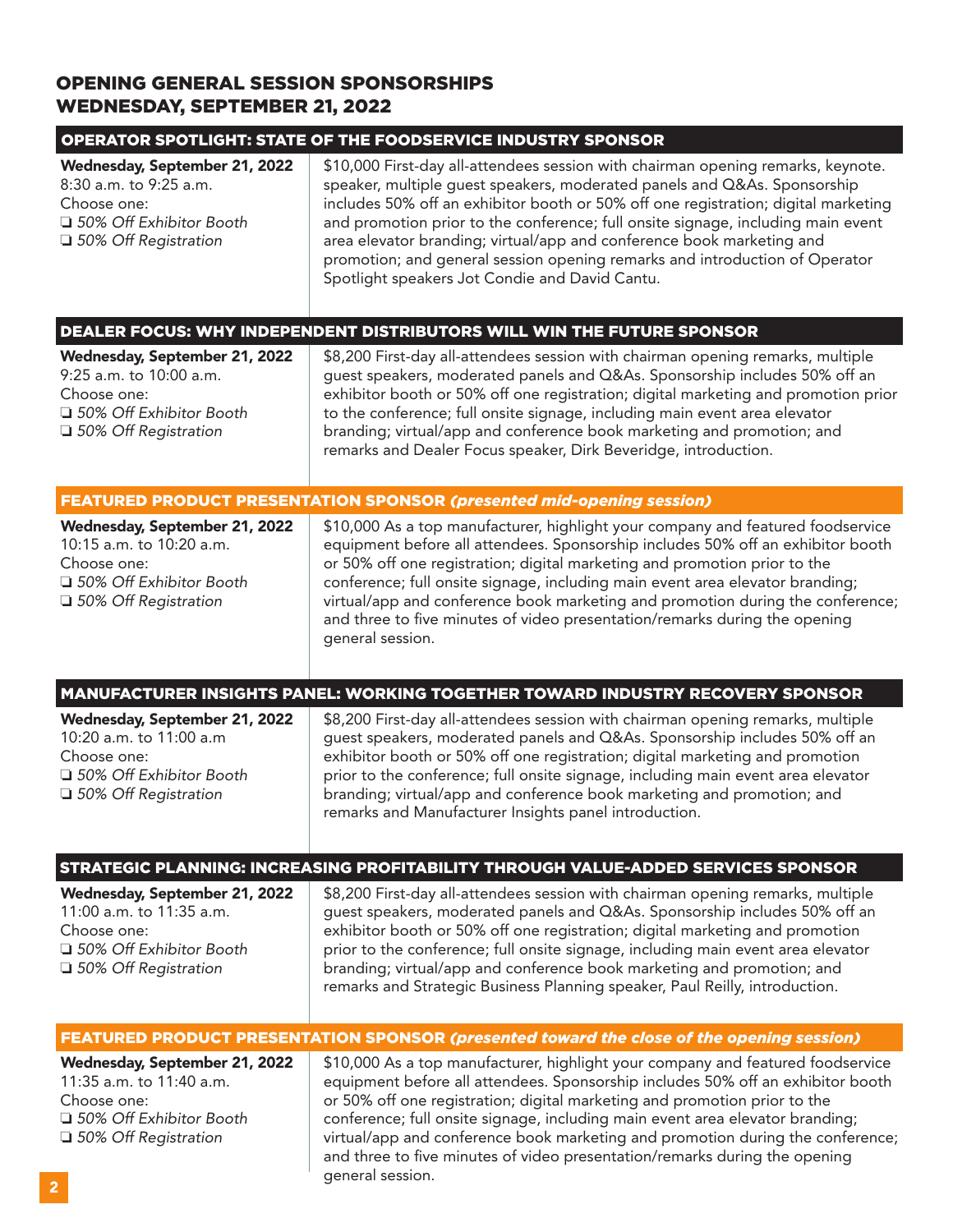# AFTERNOON KEYNOTE AND PROGRAM SPONSORSHIPS / EVENING EVENT SPONSORSHIPS WEDNESDAY, SEPTEMBER 21, 2022

| <b>BROADWAY PIER PICNIC LUNCH SPONSOR</b>                                                                                                                                                                |                                                                                                                                                                                                                                                                                                                                                                                                                                                                                                                                                                                                                                                          |  |  |
|----------------------------------------------------------------------------------------------------------------------------------------------------------------------------------------------------------|----------------------------------------------------------------------------------------------------------------------------------------------------------------------------------------------------------------------------------------------------------------------------------------------------------------------------------------------------------------------------------------------------------------------------------------------------------------------------------------------------------------------------------------------------------------------------------------------------------------------------------------------------------|--|--|
| Wednesday, September 21, 2022<br>11:45 a.m. to 12:45 p.m.                                                                                                                                                | \$6,200 All-attendees Southern California picnic lunch on Layover Terrace<br>overlooking the ocean. Sponsorship includes digital marketing and promotion<br>prior to the conference; onsite signage; recognition; and virtual/app and<br>conference book marketing and promotion during the conference.                                                                                                                                                                                                                                                                                                                                                  |  |  |
|                                                                                                                                                                                                          | KEYNOTE PRESENTATION: STEVE FORBES ON HOW WE ACHIEVE ECONOMIC RECOVERY SPONSOR                                                                                                                                                                                                                                                                                                                                                                                                                                                                                                                                                                           |  |  |
| Wednesday, September 21, 2022<br>1:00 p.m. to 1:45 p.m.<br>Choose one:<br>□ 50% Off Exhibitor Booth<br>□ 50% Off Registration                                                                            | \$8,200 All-attendees keynote presentation by Steve Forbes, Chairman<br>and Editor-In-Chief of Forbes Magazine, with moderator Patricia Bible, President<br>and CEO of KaTom. Sponsorship includes 50% off an exhibitor booth or 50% off<br>one registration; digital marketing and promotion prior to the conference;<br>full onsite signage, including main event area elevator branding; virtual/app and<br>conference book marketing and promotion; and recognition at opening of<br>keynote presentation.                                                                                                                                           |  |  |
| PARTNER EXCHANGE ROUNDTABLES SPONSOR                                                                                                                                                                     |                                                                                                                                                                                                                                                                                                                                                                                                                                                                                                                                                                                                                                                          |  |  |
| Wednesday, September 21, 2022<br>1:45 p.m. to 3:00 p.m.                                                                                                                                                  | \$5,000 Dealer, manufacturer and partner roundtable discussions on a variety<br>of current industry issues. Sponsorship includes digital marketing and promotion<br>prior to the conference; onsite signage; recognition; virtual/app and conference<br>book marketing and promotion during the conference; and opening remarks.                                                                                                                                                                                                                                                                                                                         |  |  |
|                                                                                                                                                                                                          | FEDA DATA GOVERNANCE AND QUALITY PROJECT PRESENTATION SPONSOR                                                                                                                                                                                                                                                                                                                                                                                                                                                                                                                                                                                            |  |  |
| Wednesday, September 21, 2022<br>3:00 p.m. to 4:00 p.m.                                                                                                                                                  | \$5,000 This session will include the latest updates on FEDA's Data Governance<br>and Quality Project, including what's next for the FEDA Data Repository.<br>Sponsorship includes digital marketing and promotion prior to the conference;<br>onsite signage; recognition; virtual/app and conference book marketing ands<br>promotion during the conference; and opening remarks.                                                                                                                                                                                                                                                                      |  |  |
| SOUTHERN CALIFORNIA COCKTAIL RECEPTION SPONSOR                                                                                                                                                           |                                                                                                                                                                                                                                                                                                                                                                                                                                                                                                                                                                                                                                                          |  |  |
| Wednesday, September 21, 2022<br>5:30 p.m. to 6:30 p.m.                                                                                                                                                  | \$2,200 All-attendee event highlighting cocktails and hors d'oeuvres on<br>Sunset Terrace overlooking the bay. Sponsorship includes onsite signage,<br>recognition and promotion during the conference.                                                                                                                                                                                                                                                                                                                                                                                                                                                  |  |  |
|                                                                                                                                                                                                          | A NIGHT AT THE BALLPARK SPONSOR                                                                                                                                                                                                                                                                                                                                                                                                                                                                                                                                                                                                                          |  |  |
| Wednesday, September 21, 2022<br>5:30 p.m. to 10:00 p.m.<br>Choose one:<br>□ 50% Off Exhibitor Booth<br>(for single \$10,000 sponsorship)<br>□ 50% Off Registration<br>(for single \$10,000 sponsorship) | \$10,000 for Single Sponsorship or \$5,000 for Shared Sponsorship. Conference<br>attendees watch the San Diego Padres play the St. Louis Cardinals while<br>enjoying a traditional ballpark-style buffet with snacks, drinks and dinner in<br>Petco Park's Skyline Patio. Sponsorship includes 50% off an exhibitor booth or<br>50% off one registration (for single \$10,000 sponsorship); digital marketing and<br>promotion prior to the conference; full onsite signage, including<br>highest-traffic-area event branding in registration and networking areas;<br>virtual/app and conference book marketing and promotion during the<br>conference. |  |  |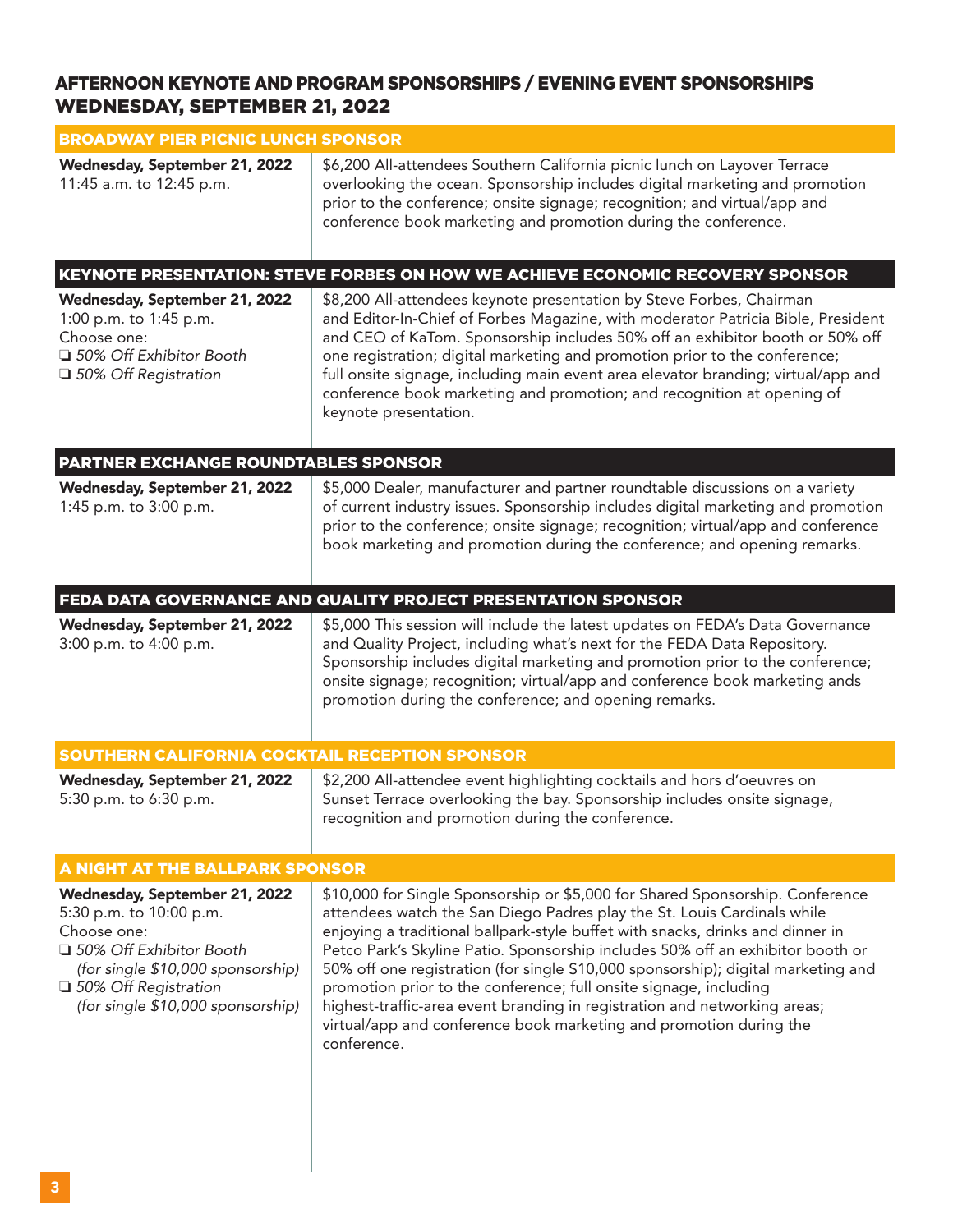# SPECIAL EVENT AND PRESENTATION SPONSORSHIPS THURSDAY, SEPTEMBER 22, 2022

| <b>GOLD AWARDS BREAKFAST SPONSOR</b>                                                                                           |                                                                                                                                                                                                                                                                                                                                                                                                                                                                                                                      |  |
|--------------------------------------------------------------------------------------------------------------------------------|----------------------------------------------------------------------------------------------------------------------------------------------------------------------------------------------------------------------------------------------------------------------------------------------------------------------------------------------------------------------------------------------------------------------------------------------------------------------------------------------------------------------|--|
| Thursday, September 22, 2022<br>8:00 a.m. to 9:45 a.m.                                                                         | \$10,000 All-attendees recognition event. Sponsorship includes 50% off an<br>exhibitor booth or 50% off one registration; digital marketing and promotion<br>prior to the conference; full onsite signage, including highest-traffic-area event<br>branding in registration and networking areas, including elevator branding;<br>virtual/app marketing and promotion during the conference; and event<br>co-hosting and presentation participation.                                                                 |  |
|                                                                                                                                | <b>FEATURED PRODUCT PRESENTATION SPONSOR (at the start of the Guy Fieri presentation)</b>                                                                                                                                                                                                                                                                                                                                                                                                                            |  |
| Thursday, September 22, 2022<br>10:00 a.m. to 10:05 a.m.<br>Choose one:<br>□ 50% Off Exhibitor Booth<br>□ 50% Off Registration | \$10,000 As a top manufacturer, highlight your company and featured<br>foodservice equipment before all attendees. Sponsorship includes 50% off an<br>exhibitor booth or 50% off one registration; digital marketing and promotion prior<br>to the conference; full onsite signage, including main event area elevator<br>branding: virtual/app and conference book marketing and promotion during the<br>conference; and three to five minutes of video presentation/remarks during<br>the opening general session. |  |
| <b>CUSTOMIZE YOUR LUNCH ON THE GO SPONSOR</b>                                                                                  |                                                                                                                                                                                                                                                                                                                                                                                                                                                                                                                      |  |
| Thursday, September 22, 2022<br>11:00 a.m. to 12:00 p.m.                                                                       | \$2,200 We'll add your logo to these special to-go bags filled with attendees'<br>choice of gourmet lunch items for Thursday's Customize Your Lunch On the Go.<br>Sponsorship includes lunch area signage and virtual/app marketing and<br>promotion during the conference.                                                                                                                                                                                                                                          |  |
| <b>LAST NIGHT ON BAYVIEW TERRACE SPONSOR</b>                                                                                   |                                                                                                                                                                                                                                                                                                                                                                                                                                                                                                                      |  |
| Thursday, September 22, 2022<br>6:00 to 8:00 p.m.                                                                              | \$4,200 All attendees come together in a casual setting on the bay to enjoy<br>one last night of Southern California hospitality, live music and fun! Sponsorship<br>includes digital marketing and promotion prior to the conference; onsite signage;<br>recognition; and virtual/app and conference book marketing and promotion<br>during the conference.                                                                                                                                                         |  |